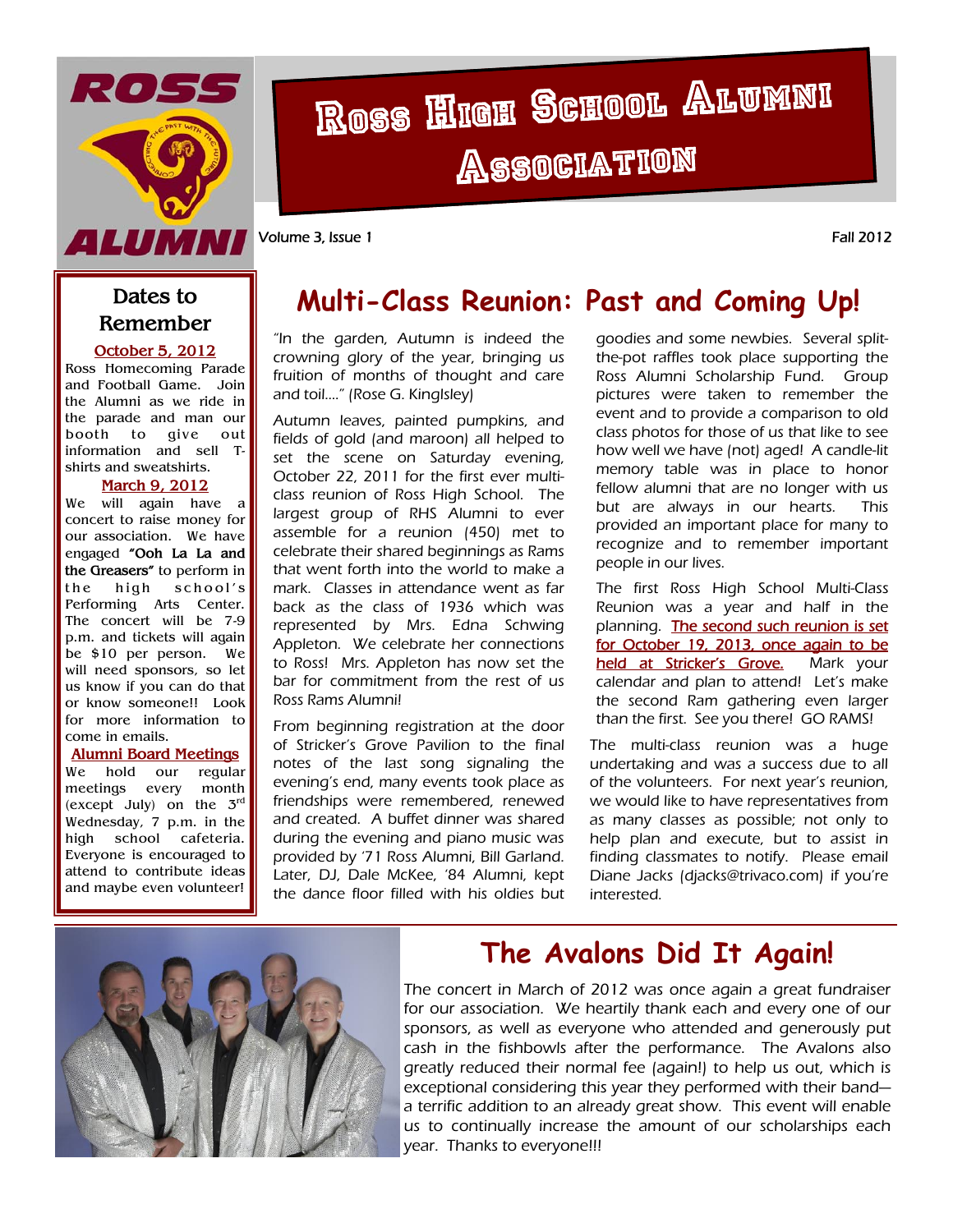### **2012 Scholarship Recipient**



One of The Alumni Association's main goals is to raise money so we can award scholarships to Ross High School seniors who will enter technical or vocational schools after graduation. We are thrilled to announce that Sydney Stricker is this year's recipient of a \$1000

scholarship. Sydney is the daughter of Leah and Rob Lewis. She attended Butler Tech, which she says fortified her decision to become a graphic artist because it was there she was able to improve her skills and learned how to use them. She plans to attend the School of Advertising Art to continue her education and enable her to apply her skills in the real world. Congratulations, Sydney!!

## **New Alumni Board Announced**

At our annual meeting in June, new officers were nominated, voted on and installed. Here is the new Board:

| President:      | Diane Jacks, '71                 |  |  |
|-----------------|----------------------------------|--|--|
| Vice President: | Darryl Huff, '70                 |  |  |
| Treasurer:      | Cara Lee Sullivan, '68           |  |  |
| Secretary:      | Connie Sullivan, '70             |  |  |
| Trustees:       | Kathy Hilton Lauer, '71          |  |  |
|                 | Donna Eschenbrenner Pittman, '71 |  |  |
|                 | Tammy King Hall, '68             |  |  |
| RHS Liaison:    | Greg Young, '71                  |  |  |

### **With Our Appreciation…**

The Ross Alumni Association would like to thank the following for helping us to accomplish many things this past year:

Cash Donations:

Larry Sphani, '77 Stan Rowland, '44 Andy Wyenandt, '90 Robert L. Snyder, '45 Bo Wyenandt, '85 Jean Cain Mills, '41 Ora Jane Tipton, '38 Amber Stitt, '01 Bob Anderson, '69 Class of 1974 Harvey Seeger, '47

Irene Swartz Wallace, '44 Clayton "Bill" Garland, '71

Tammy King Hall, '68, in memory of Linda Baker Links, '68

Ruth Guenther in memory of Roland C. "Butch Guenther, '46

- All who sponsored the Avalons Concert without you, our fundraiser would not have been successful!
- Because of your generosity we were able to give \$100 to the After-Prom Committee and a \$1000 scholarship to graduating senior Sydney Stricker.

If you have any ideas for fundraisers and/or would like to be a involved in the execution of a fundraiser, please contact us at rossalumni@fuse.net.

# **The History of Ross High School—Part 1**



Beginning with this issue of our newsletter, we will include some history of Ross Schools. Here is the first installation, written by current Superintendent (and Ross Alumni), Greg Young.

Ross High School was formed in 1931 through the consolidation of the village schools in Shandon, Venice (Ross), and Millville. The Shandon school building became the high school for the consolidated school district. The Venice and Millville school buildings were used to house grades 1 thru 8. The Shandon building proved too small to house all of the high school classes, so the two-story brick house at the corner of State Route 126 and Alert-New London Road was used for the library, business classes, and science. The I.O.O.F. Hall in Shandon served as the auditorium and gymnasium. In the early years of Ross High School, a school newspaper was established and named Ross Rays. The first

yearbook was called the Ross Reveille. Several years later the name of the yearbook was changed to its present title of the Rossonian. Mr. John Kilburn was the first principal of Ross High School.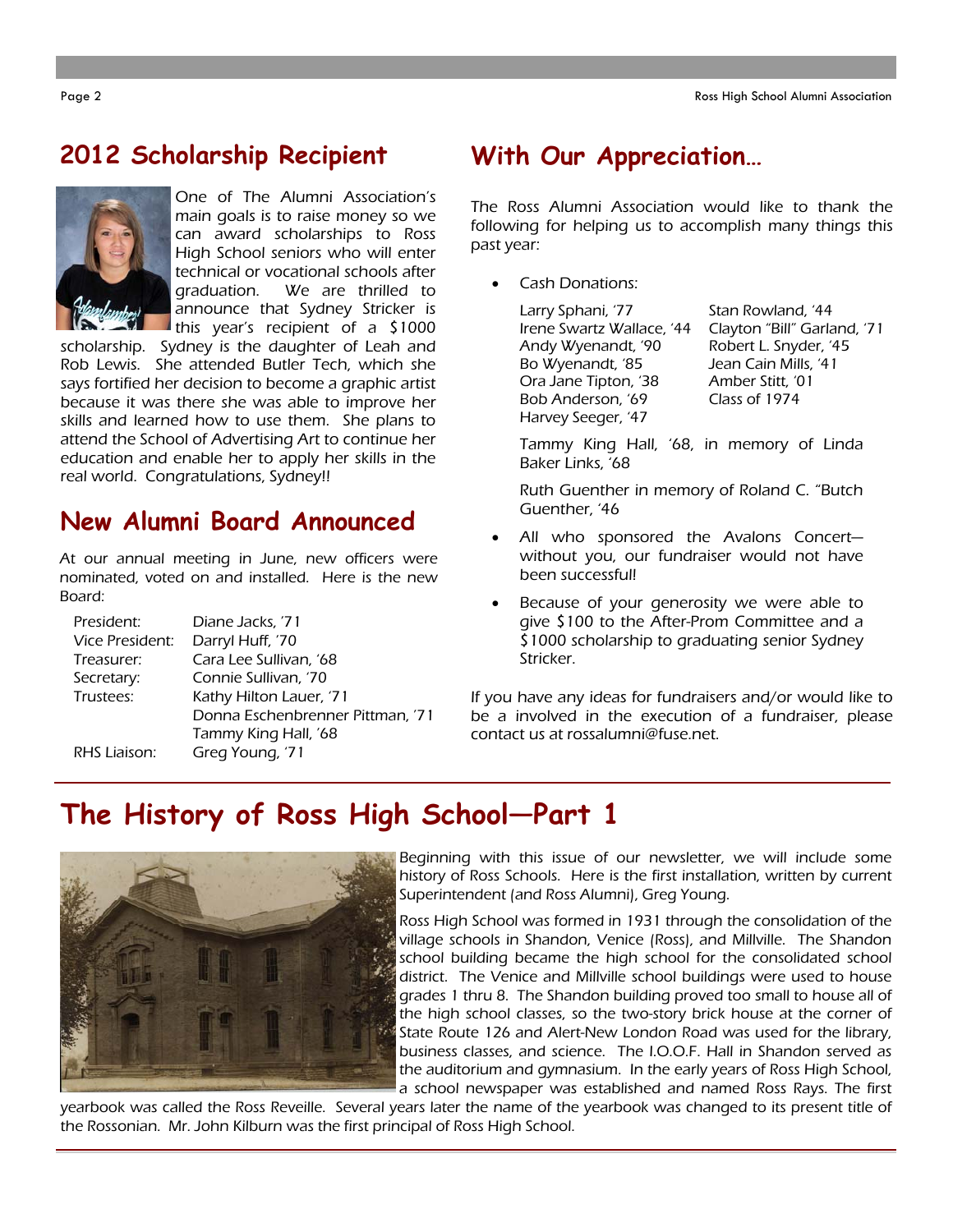#### Volume 3, Issue 1 Page 3

# **Where Are They Now?**



Lee Moore graduated from RHS in 1956. You may remember him as "Monk." He received his nickname when he was about 10 years old. That was short for monkey; he described himself (as a youngster) as little and wiry, perhaps that is why he became interested in sports! Monk played football, basketball and baseball at RHS, and often

hitchhiked to his home on Black Road after practices, as most of his teammates did in our quaint, rural community. While still in high school, Monk approached the general manager of WMOH and pitched his idea to start a county sports show on the radio. The manager agreed, Monk got a sponsor, and every Wednesday night during football and basketball season, for two years, he would broadcast the 15 minute show that earned him \$5 per show! Around the same time, he was also writing sports articles for the Journal News. When asked if he had a favorite RHS teacher, he said that Ida Nolte was his inspiration, as she encouraged him to take typing class (all girls except for him) because it would help him with writing. You might surmise that these events in high school set the wheels in motion towards his illustrious career in sportscasting!

Monk served his country in the United States Air Force. During that time, he was the sports editor for McGuire AFB in New Jersey. After duty in the states, he went overseas for 2 years to Japan and worked for the Stars and Stripes newspaper and was a sportscaster for the Armed Forces Network. He also was the sports editor for the base newspaper, The Itazuke Sonical. At that time, he was the only American who belonged to the Japanese Sportswriters' Organization. Communication in the Japanese language was necessary and he can still recall many words and phrases.

Upon returning home, Monk continued his work in sportscasting and sports writing and in 1963-64 broadcast the Miami of Ohio Basketball Network with Joe Nuxhall. It was Monk who introduced Joe Nuxhall to sports broadcasting and later on Joe became the

By Kathy Lauer

voice of the Cincinnati Reds, a career that lasted over 40 years.

In 1967, Moore returned to college on the GI Bill at Morehead State University. He received his BA in 1971. Shortly after, Monk and his wife, Pinkie, moved to North Carolina where he became the sports director for WCTI-TV. From 1971 to 1989 he received numerous honors for his work, including in 1979 he was North Carolina Golfcaster of the year, and in 1982 and 1989 was named the North Carolina TV Sportscaster of the year.

In 1991, he began his career in the golf industry. His work included several tours as director of public relations and also hosted several television productions for the Hooters Sports Marketing Division that reached more than 40,000,000 homes nationwide! He started working with the Celebrity Players Golf Tour in 1999 as the director of public relations and the voice of the tour for several nationally syndicated shows that reached more than 50,000,000 homes. Monk has recently been named the Executive Director of the Celebrity Players Golf Tour. Featured players, to name a few, have been Dan Marino, Michael Jordan, John Elway, Dan Quayle, and Johnny Bench. Through their efforts they help support many charities and foundations.

Monk has lived in New Bern, NC for the last 40 years. He recently coordinated a special weekend event for the world renowned author, Nicholas Sparks, who also lives in New Bern. This included the movie premier of his latest book called "The Lucky One."

Last October he attended the Ross Alumni Multi-Class Reunion at Stricker's Grove. He fondly recalled stories

of days gone by, when he (#32) made a touchdown against Batavia, and enjoyed hayrides with classmates. I'm fairly certain, as Monk drove along the back roads of Ross, that he may have noticed the sweet aroma of fresh, threshed country hay and was transported (via "memory lane") right back to his good old days at Ross High School.